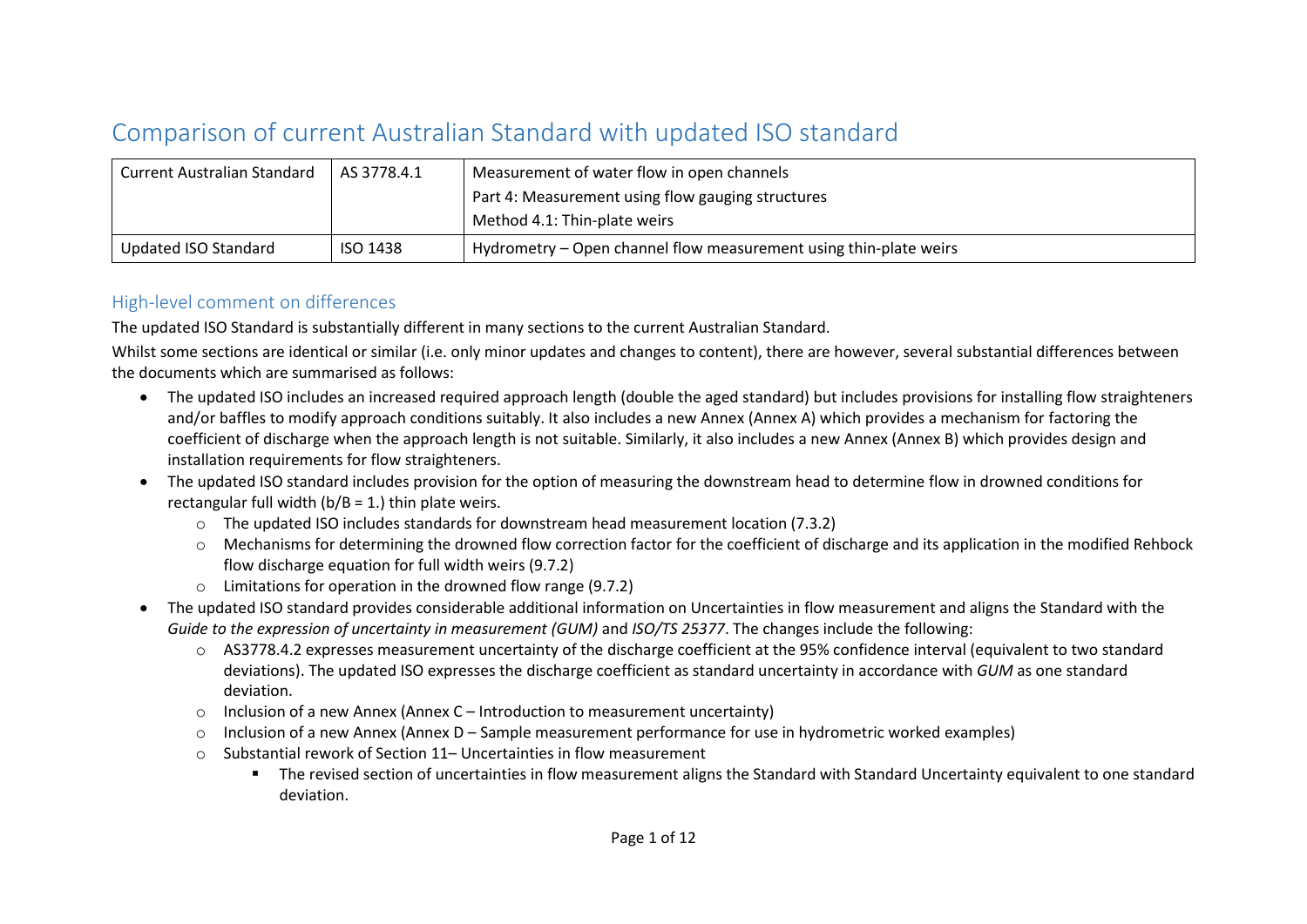- This revised section, and the accompanying worked example in Section 12 provides considerable additional detail on measurement uncertainty and aligns it with standard uncertainty (one standard deviation).
- $■$  It should be noted that the updated ISO standard still includes Section 10.7 Accuracy of discharge coefficients Triangular-notch weirs which contains information that is contradictory to the uncertainty principles presented in the revised version of Section 11. This section still makes reference to 95% confidence interval (equivalent to two standard deviations) however the uncertainty principles in Section 11 are in accordance with standard uncertainty for hydrometry (one standard deviation). I suspect that this was an error in the revision of ISO1438 and Section 10.7 should be removed in the same way that Section 9.8 (Accuracy of discharge coefficient – Rectangular weirs) was removed.

## Reviewer recommendation

I recommend that the technical committee

*• accept the updated ISO in full to replace current AS* 

(This recommendation was reached following further discussion with Working Group members)

In future ISO review processes, as the opportunity arises, recommend updating or removing Section 10.7 as it contains the old standard for uncertainty estimation (95% confidence interval).

| options   |                                                                                                                                                                     |
|-----------|---------------------------------------------------------------------------------------------------------------------------------------------------------------------|
| ٠         | accept the updated ISO in full to replace current AS (simplest option!)                                                                                             |
| $\bullet$ | reject the updated ISO and withdraw the current AS (in cases where the update is not appropriate for<br>Australian practice)                                        |
| $\bullet$ | reject the updated ISO and re-confirm the current AS without change (an alternative option in cases<br>where the update is not appropriate for Australian practice) |
| $\bullet$ | further work required to adapt the ISO for an updated AS (non-preferred option, exceptional cases only)                                                             |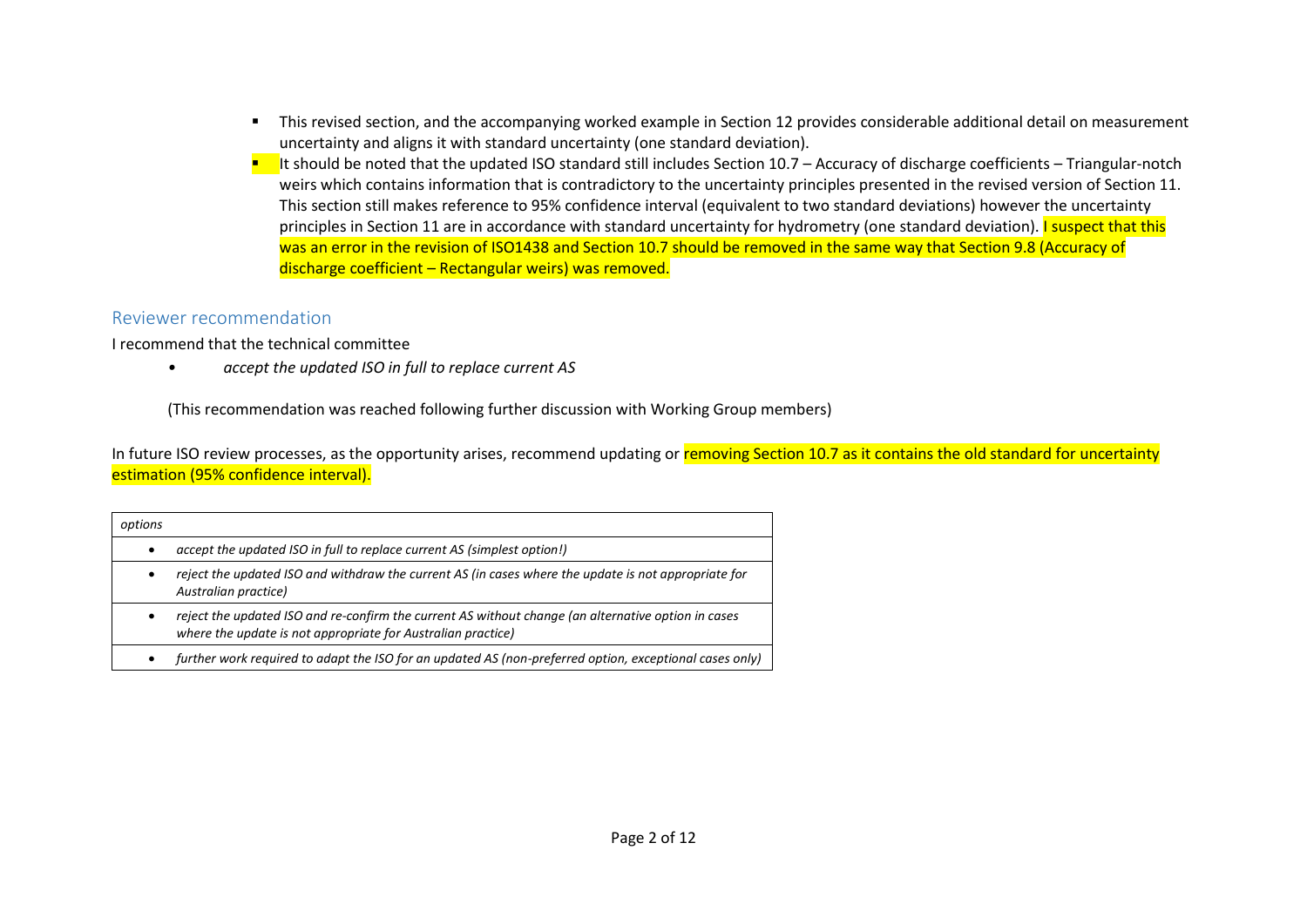## Detailed summary of differences

The table below outlines in more detail a summary of the differences between the current Australian Standard under review and the relevant updated ISO standard and includes reviewer comment where relevant.

*Column 1: Identifies the number and name of the section in the current Australian Standard*

*Column 2: Classification of the change for that section. Classified as either:*

- *No change (green shading) – The updated ISO is the same as the current Australian Standard.*
- *Minor change (blue shading) – Changes that have minimal impact on the outcome, including*
	- o *minor format, style or heading changes*
	- o *minor additions, removals or changes to a few words or clauses*
	- o *addition or exclusion of more detailed explanation*
	- o *very minor changes to steps or processes.*
- *Significant change (orange shading) – Changes that have a moderate to major impact on the outcome, such as*
	- o *Changes to requirements*
	- o *Significant changes to calculations, steps or processes.*

*Column 3: More detail to describe the change, and comment from the reviewer (enough detail for the consideration of AHA and WaMSTeC members in their* 

*review).*

*Text colour is used in this column as follows:*

- *Black text – More detailed explanation of the changes and reviewer comment. Specific reviewer comment on the changes highlighted in yellow.*
- *Blue text – reference to information included in the updated ISO that is not in the current Australian Standard*
- Red text *reference to information included in the current Australian Standard that is not in the updated ISO.*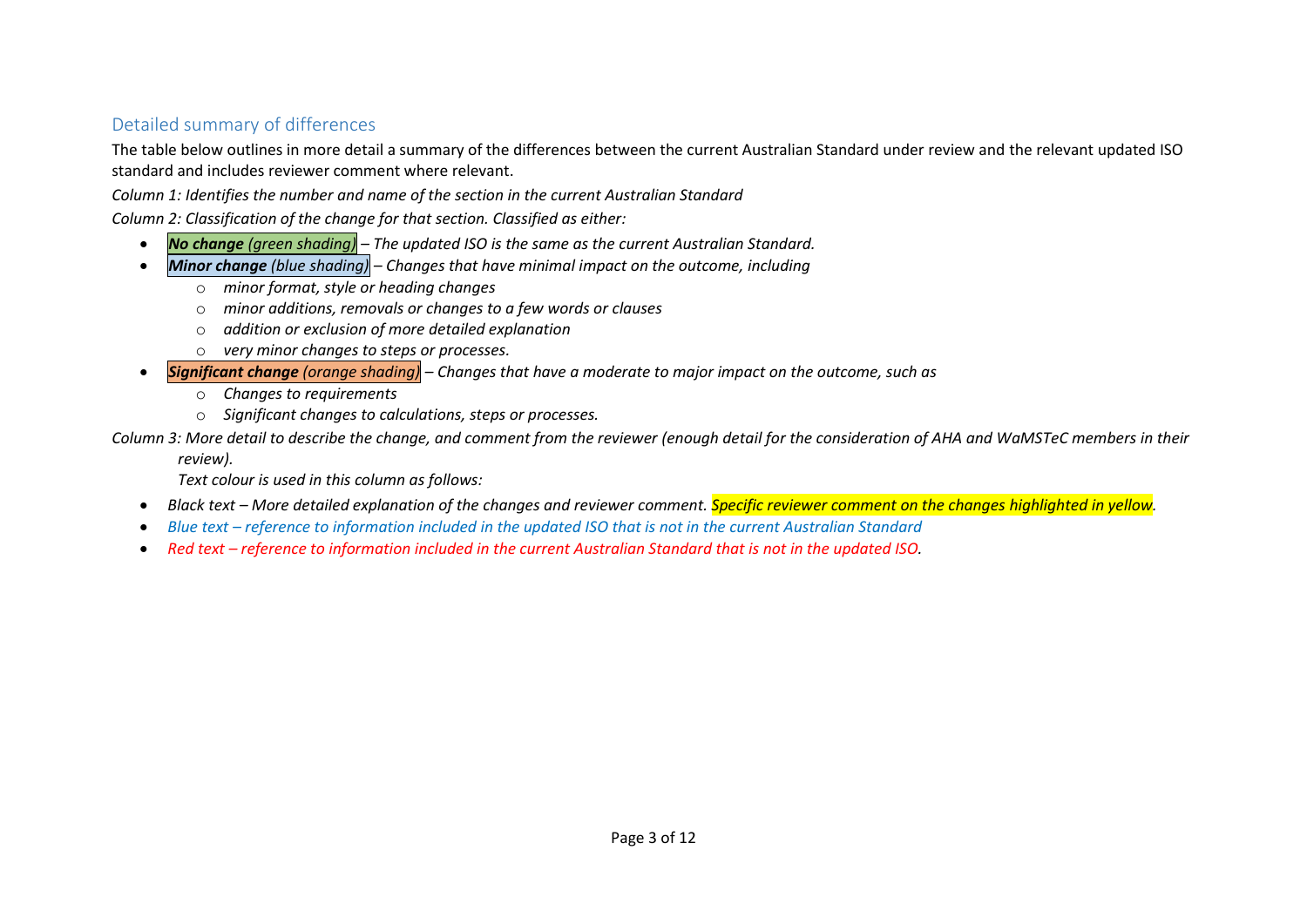| <b>Classification of change</b><br>Section (AS section number)<br>AS to ISO |                    | More detail and comment on changes in the updated ISO                                                                                                                                       |
|-----------------------------------------------------------------------------|--------------------|---------------------------------------------------------------------------------------------------------------------------------------------------------------------------------------------|
| 1. Scope and field of application                                           | Significant change | Title changed to "Scope". Updated standard limits this section to purely defining the<br>scope and removes references to technical aspects of the application of Thin-plate<br>weirs.       |
| 2. References                                                               | Minor change       | Title changed to "Normative references" and reference to ISO 4373 (Measurement of<br>liquid flow in open channels - Water level measuring devices).                                         |
| 3. Definitions                                                              | Minor change       | Title changed to "Terms and definitions". Minor wording changes and included<br>references to external websites. Recommend that these be included in the References<br>section if suitable. |
| 4. Units of Measurement                                                     | Significant change | This section has been removed in the updated standard and replaced with "Symbols and<br>abbreviated terms". The aged standard does not contain a section on nomenclature.                   |
| 5. Principle                                                                | Minor change       | Inclusion of reference to drowned flow which is not covered in the aged standard. All<br>other content identical.                                                                           |
| 6. Installation<br>6.1 General                                              | No change          | Title and content identical.                                                                                                                                                                |
| 6.2 Selection of site                                                       | No change          | Title and content identical.                                                                                                                                                                |
| 6.3 Installation conditions<br>6.3.1 General                                | No change          | Title and content identical.                                                                                                                                                                |
| 6.3.2 Weir                                                                  | No Change          | Title and content identical                                                                                                                                                                 |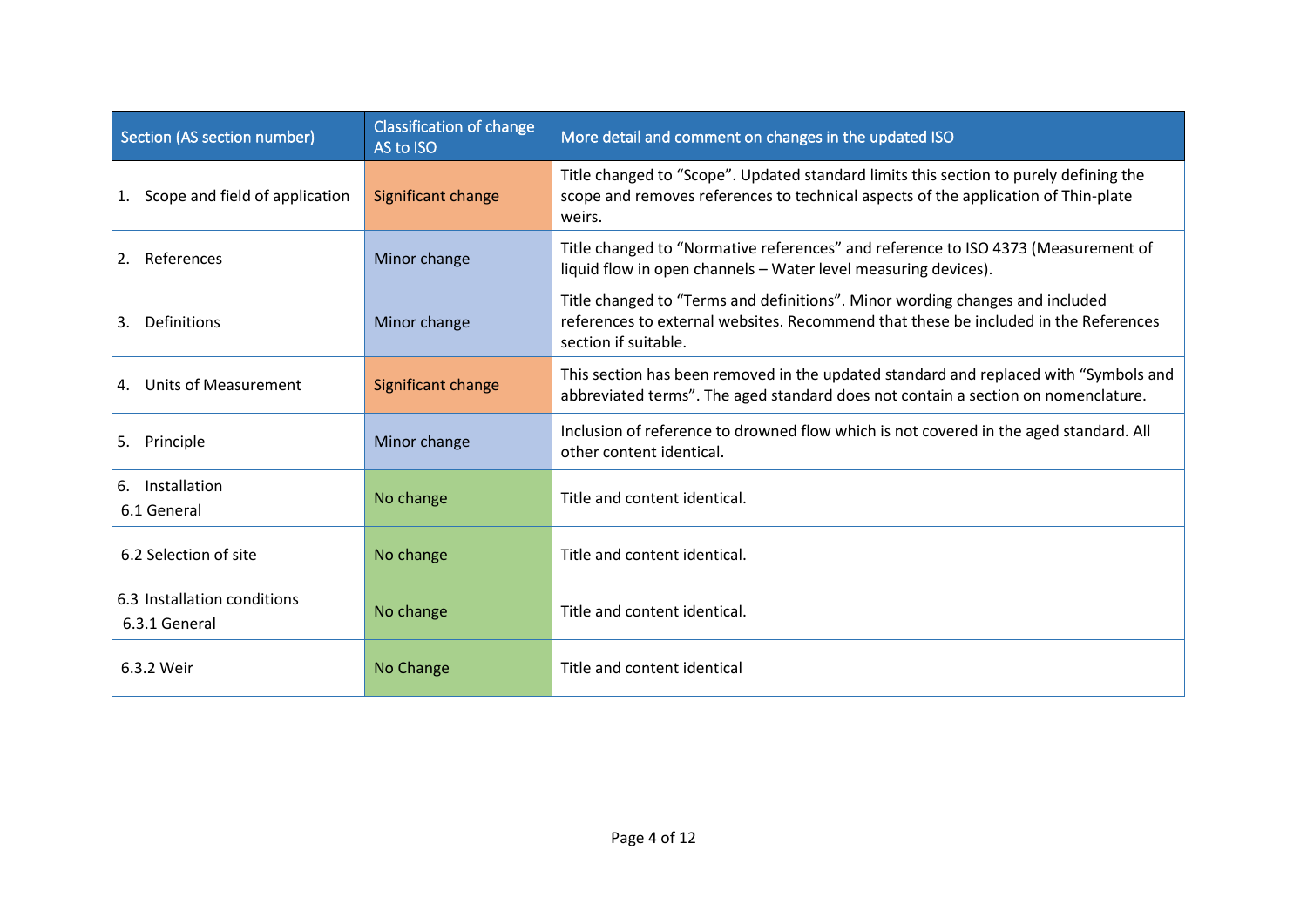| Section (AS section number)                          | <b>Classification of change</b><br>AS to ISO | More detail and comment on changes in the updated ISO                                                                                                                                                                                                                                                                                                                              |
|------------------------------------------------------|----------------------------------------------|------------------------------------------------------------------------------------------------------------------------------------------------------------------------------------------------------------------------------------------------------------------------------------------------------------------------------------------------------------------------------------|
| 6.3.3 Approach channel                               | Significant change                           | Minor wording changes. Specifications for the acceptable approach channel length have<br>been updated from times the width of the nappe to times the width of the<br>nappe.<br>A reference to a new Annex (Annex A) has been included to provide guidance on flow<br>measurement in small tanks where the approach channel is shorter than 10 times the<br>width of the nappe.     |
|                                                      |                                              | A reference to a new Annex (Annex B) has been included to specify installation of flow<br>straighteners.                                                                                                                                                                                                                                                                           |
|                                                      |                                              | The updated standard also specifies restrictions on maximum measured head and the<br>implication of flow straightener installation on reducing approach channel length.<br>Formatting change to Figure 1.                                                                                                                                                                          |
| 6.3.4 Downstream channel                             | Significant change                           | Inclusion of additional information relating to drowned flow operation.<br>All other content similar with minor wording changes.                                                                                                                                                                                                                                                   |
| 7. Measurement of head<br>7.1 Head measuring devices | No Change                                    | Title and content identical                                                                                                                                                                                                                                                                                                                                                        |
| 7.2 Stilling well                                    | Minor change                                 | Title changed to "Stilling or float well" in updated standard. Minor wording changes but<br>meaning identical.                                                                                                                                                                                                                                                                     |
|                                                      | Significant change                           | Section 7.3 in the updated ISO has been split into two sections:                                                                                                                                                                                                                                                                                                                   |
|                                                      |                                              | 7.3.1 Upstream head measurement                                                                                                                                                                                                                                                                                                                                                    |
|                                                      |                                              | 7.3.2 Downstream head measurement                                                                                                                                                                                                                                                                                                                                                  |
| 7.3 Head measurement section                         |                                              | Section 7.3.1 is very similar to content in Section 7.3 of the aged standard, however<br>additional information is provided for adjustment to the coefficient of discharge to<br>account for frictional effects on the upstream channel. A new table (Table 1) is also<br>provided which outlines correction factors to account for frictional effects based on //h<br>and $h/p$ . |
|                                                      |                                              | Section 7.3.2 provides specifications for measurement of water level downstream of the<br>weir for measurement of flow in drowned conditions.                                                                                                                                                                                                                                      |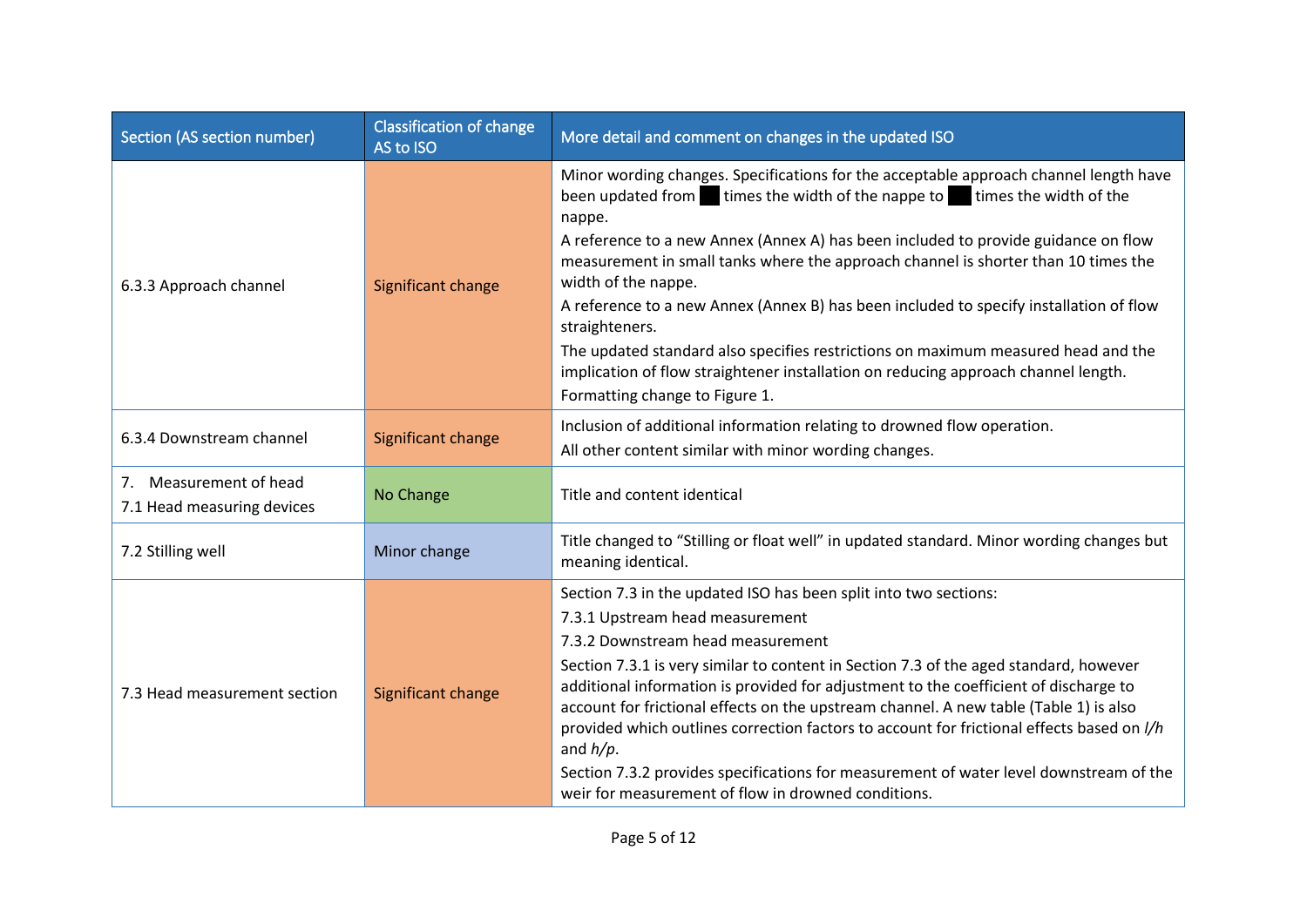| Section (AS section number)                 | <b>Classification of change</b><br>AS to ISO | More detail and comment on changes in the updated ISO                                                                                                                                                                                                                                                                                                                                                                                                                                                                                                                   |
|---------------------------------------------|----------------------------------------------|-------------------------------------------------------------------------------------------------------------------------------------------------------------------------------------------------------------------------------------------------------------------------------------------------------------------------------------------------------------------------------------------------------------------------------------------------------------------------------------------------------------------------------------------------------------------------|
| 7.4 Head-gauge datum (gauge<br>zero)        | No change                                    | Title and content identical                                                                                                                                                                                                                                                                                                                                                                                                                                                                                                                                             |
| Maintenance<br>8.                           | Minor change                                 | Majority of content identical.<br>Inclusion of maintenance requirements for flow straighteners.                                                                                                                                                                                                                                                                                                                                                                                                                                                                         |
| 9. Rectangular thin-plate weir<br>9.1 Types | Significant change                           | Text of section identical, however Figure 2 has been updated to change the acceptable<br>location of head measurement. The aged standard required head to me measured in a<br>times $h_{max}$ behind the crest, whereas the updated standard specifies the<br>section<br>head measurement section as $\blacksquare$ times $h_{max}$ from the crest.                                                                                                                                                                                                                     |
| 9.2 Specifications for the<br>standard weir | No change                                    | Title and content identical                                                                                                                                                                                                                                                                                                                                                                                                                                                                                                                                             |
| 9.3 Specifications for installation         | No change                                    | Title and content identical                                                                                                                                                                                                                                                                                                                                                                                                                                                                                                                                             |
| 9.4 Specifications for head<br>measurement  | Minor change                                 | This section formerly consisted of two sections:<br>9.4.1 – General which made specifications for head measurement by reference to<br>Section 7.1, 7.2 and 7.3<br>9.4.2 - Determination of gauge zero.<br>In the updated standard, Section 9.4.1 has been removed, as it purely references other<br>sections of the same document and is therefore unnecessary.<br>It has been replaced by Section 9.4 Determination of gauge zero.<br>The content of this section is identical to Section 9.4.2 of the aged standard, with the<br>figures being refreshed graphically. |
| 9.5 Discharge formulae - General            | Significant change                           | Inclusion of reference to a third category of discharge formula - non-modular discharge<br>formula for full-width weirs.<br>Removal of reference to symbols used in formulae, as they are now located in Section 4<br>of the updated standard.                                                                                                                                                                                                                                                                                                                          |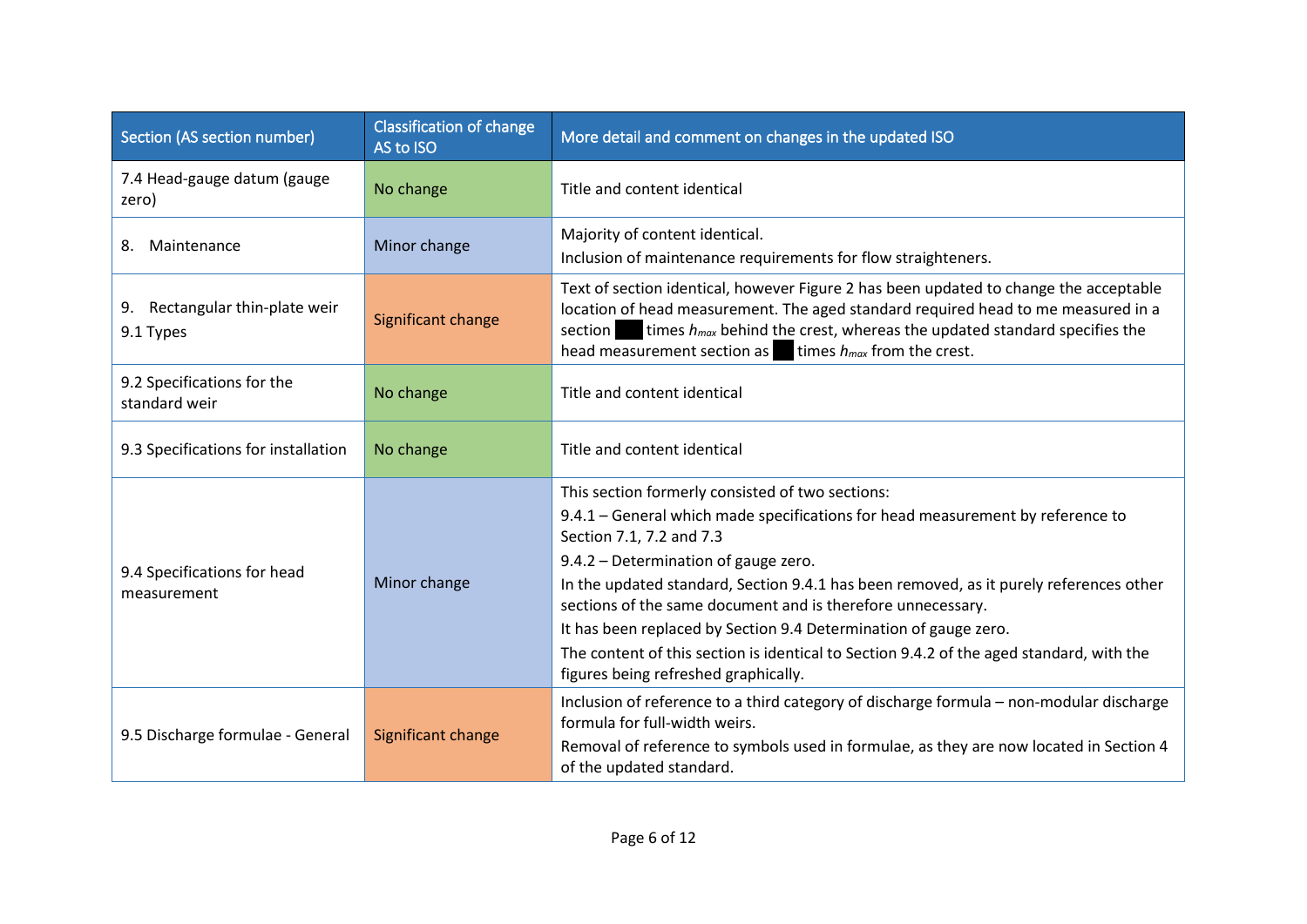| Section (AS section number)                                                                       | <b>Classification of change</b><br>AS to ISO | More detail and comment on changes in the updated ISO                                                                                                                                                                                                                                                                                                                                                                                                                                                                                                                                                      |
|---------------------------------------------------------------------------------------------------|----------------------------------------------|------------------------------------------------------------------------------------------------------------------------------------------------------------------------------------------------------------------------------------------------------------------------------------------------------------------------------------------------------------------------------------------------------------------------------------------------------------------------------------------------------------------------------------------------------------------------------------------------------------|
| 9.6 Formulae for the basic weir<br>form (all values of $b/B$ )<br>9.6.1 Kindsvater-Carter formula | Minor change                                 | Minor change to symbols used in formula. $C_e$ has been changed to $C_d$ .                                                                                                                                                                                                                                                                                                                                                                                                                                                                                                                                 |
| 9.6.1.1 Evaluation of $C_e$ , $k_b$ and $k_h$                                                     | Minor change                                 | Section number in updated Standard has been changed to Section 9.6.2.<br>Minor changes to symbols used in formulae. C <sub>e</sub> has been changed to C <sub>d</sub> . Remaining<br>content identical.                                                                                                                                                                                                                                                                                                                                                                                                    |
| 9.6.1.2 Formulae for $C_e$                                                                        | Minor change                                 | Section number in updated Standard has been changed to Section 9.6.3.<br>Minor changes to symbols used in formulae. $C_e$ has been changed to $C_d$ . Remaining<br>content identical.                                                                                                                                                                                                                                                                                                                                                                                                                      |
| 9.6.1.3 Practical limitations on<br>$h/p$ , h, b and p                                            | Minor change                                 | Section number in updated Standard has been changed to Section 9.6.4.<br>Content identical.                                                                                                                                                                                                                                                                                                                                                                                                                                                                                                                |
| 9.6.2 SIA formula                                                                                 | Significant change                           | The Swiss SIA (Société des Ingénieurs et Architectes Suisses) formula has been removed<br>from the updated standard. Comment: This is a reasonable removal as the Kindsvater-<br>Carter equation is simpler to apply and there are no significant accuracy benefits to<br>using the SIA equation.                                                                                                                                                                                                                                                                                                          |
| 9.7 Formulae for full-width weirs<br>$(b/B = 1.0)$                                                | Significant change                           | Removal of content in this heading section which purely references other sections and<br>does not provide additional information/value.                                                                                                                                                                                                                                                                                                                                                                                                                                                                    |
| 9.7.1 Rehbock formula (1929)                                                                      | Significant change                           | Title changed to "Modular flow discharge formula" in updated standard.<br>Minor changes to symbols used in formulae. C <sub>e</sub> has been changed to C <sub>d</sub> .<br>Notable changes to practical limitations:<br>$h/p$ shall not be greater than $\blacksquare$ . (was in aged standard)<br>h shall be between $\Box$ and $\Box$ m (was $\Box$ and $\Box$ m in aged standard)<br>$p$ shall be between and $m$ (was less than $m$ )<br>Provision is also made for determining Cd when<br>with a mechanism for<br>determining effective head $(h_e)$ and the practical limitations of this scenario. |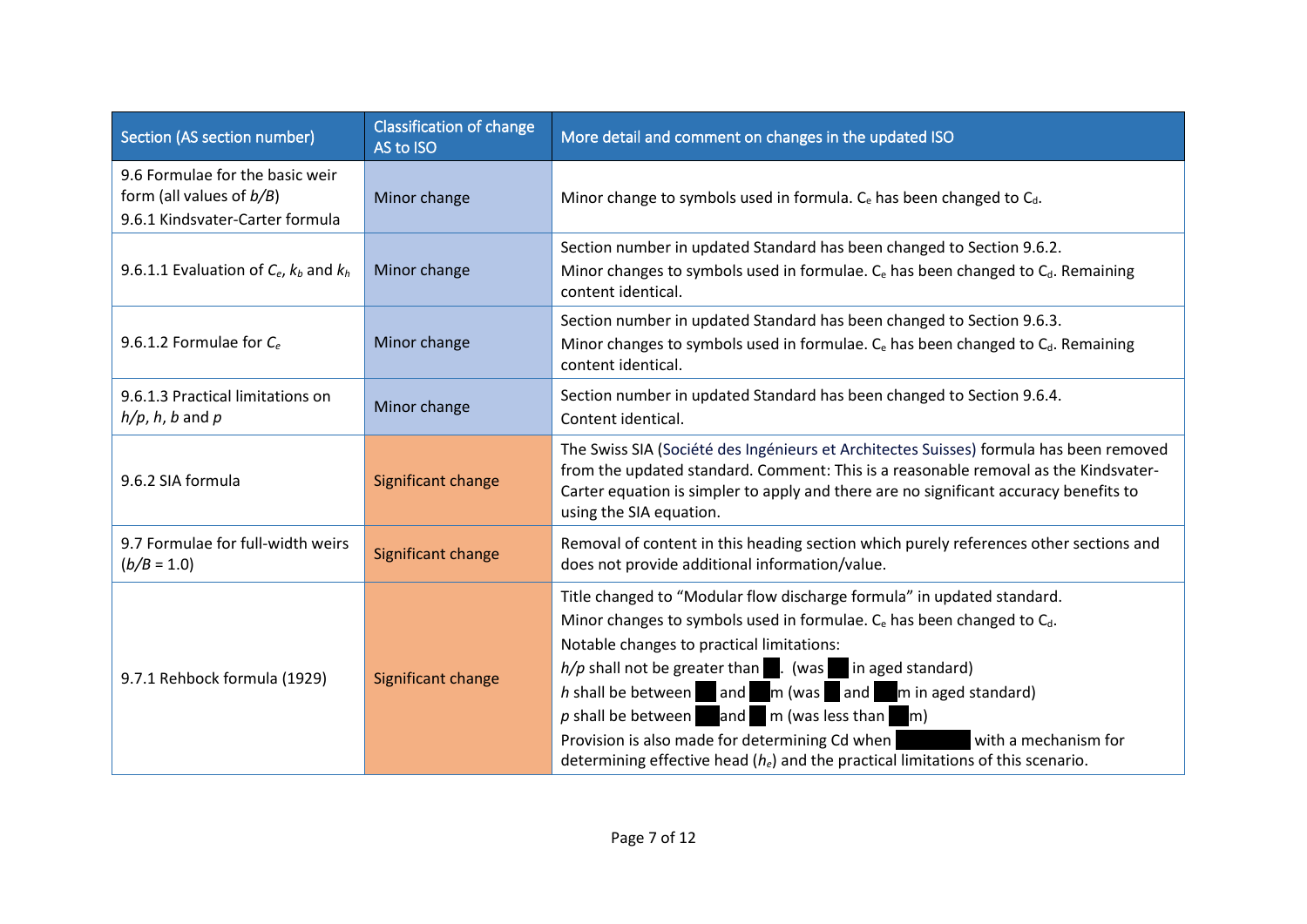| Section (AS section number)                                                                               | <b>Classification of change</b><br>AS to ISO | More detail and comment on changes in the updated ISO                                                                                                                                                                                                  |
|-----------------------------------------------------------------------------------------------------------|----------------------------------------------|--------------------------------------------------------------------------------------------------------------------------------------------------------------------------------------------------------------------------------------------------------|
| 9.7.2 IMFT formula                                                                                        | Significant change                           | The IMFT (Institut de Mecanique des Fluides de Toulouse) formula for full-width weirs<br>has been removed from the updated standard.                                                                                                                   |
| New inclusion                                                                                             | Significant change                           | Inclusion of new section - Section 9.7.2 Non-modular flow discharge formula.<br>This section provides a method for determining the drowned flow reduction factor f<br>under various conditions, and its method of application in the Rehbock equation. |
| 9.8 Accuracy of discharge<br>coefficient - Rectangular weirs                                              | Significant change                           | This section has been removed from the updated standard, as it is superseded by<br>information contained in the revised Section 11 (Accuracy of discharge measurements).                                                                               |
| 10. Triangular thin-plate weir<br>10.1 Specifications for the<br>standard weir                            | No change                                    | Title and content identical.                                                                                                                                                                                                                           |
| 10.2 Specifications for the<br>installation                                                               | No change                                    | Title and content identical.                                                                                                                                                                                                                           |
| 10.3 Specifications for head<br>measurement<br>10.3.1 General                                             | No change                                    | Title and content identical.                                                                                                                                                                                                                           |
| 10.3.2 Determination of the<br>notch angle                                                                | No change                                    | Title and content identical.                                                                                                                                                                                                                           |
| 10.3.3 Determination of gauge<br>zero                                                                     | Minor change                                 | Minor formatting changes. Content identical.                                                                                                                                                                                                           |
| 10.4 Discharge formulae -<br>General                                                                      | Minor change                                 | Removal of reference to symbols used in formulae, as they are now located in Section 4<br>of the updated standard. All other content identical.                                                                                                        |
| 10.5 Formula for all notch angles<br>between $\pi/9$ and $5\pi/9$ radians<br>$(20^{\circ} - 100^{\circ})$ | Minor change                                 | Content from this section has been moved to 10.5.1 - Kindsvater-Shen formula.<br>Minor change to symbols used in formula. C <sub>e</sub> has been changed to C <sub>d</sub> .<br>All other content identical with minor formatting updates.            |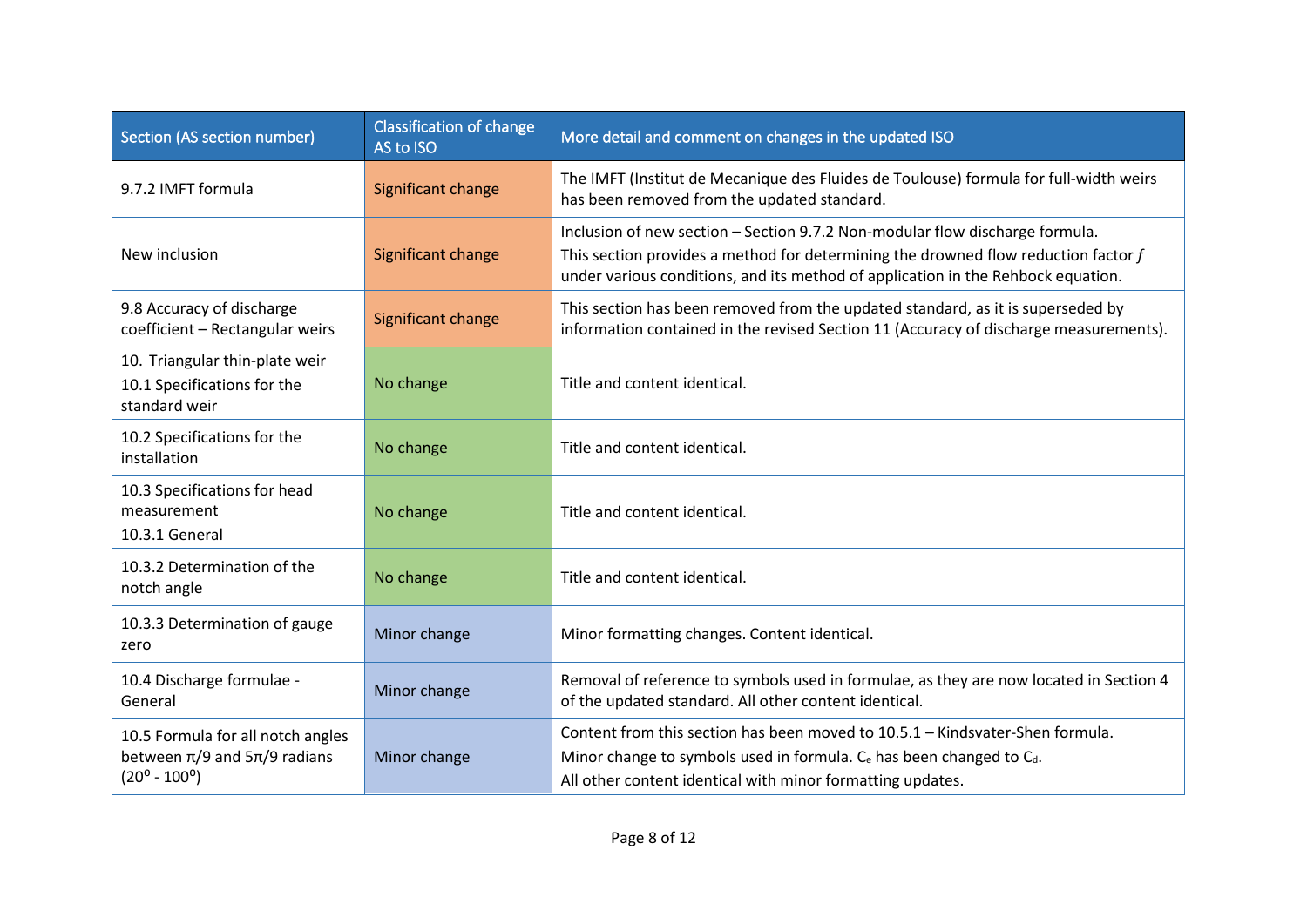| Section (AS section number)                                            | <b>Classification of change</b><br>AS to ISO | More detail and comment on changes in the updated ISO                                                                                                                                                                                                  |
|------------------------------------------------------------------------|----------------------------------------------|--------------------------------------------------------------------------------------------------------------------------------------------------------------------------------------------------------------------------------------------------------|
| 10.5.1 Evaluation of C and $k_h$                                       | Minor change                                 | Section number corresponds to 10.5.2 in updated standard.<br>Minor change to symbols used in formula. C <sub>e</sub> has been changed to C <sub>d</sub> .<br>All other content identical with minor formatting updates.                                |
| 10.5.2 Practical limitations on $\alpha$ ,<br>$h/p$ , $p/B$ , h and p  | Minor change                                 | Removal of the limitations specified for $p/B$ .<br>All other limitations identical.                                                                                                                                                                   |
| 10.6 Formula for specific notch<br>angles                              | No change                                    | Title and content identical.                                                                                                                                                                                                                           |
| 10.7 Accuracy of discharge<br>coefficients - triangular-notch<br>weirs | No change                                    | Title and content identical.                                                                                                                                                                                                                           |
|                                                                        |                                              | Note that while the title and content of this section is identical to the aged standard, I<br>suspect it is included in the updated standard in error as it is contradicted by the revised<br>uncertainty methods presented in the updated Section 11. |
|                                                                        |                                              | This section should be removed from the updated standard in the same way that<br>Section 9.8 was removed, as it is superseded by Section 11.                                                                                                           |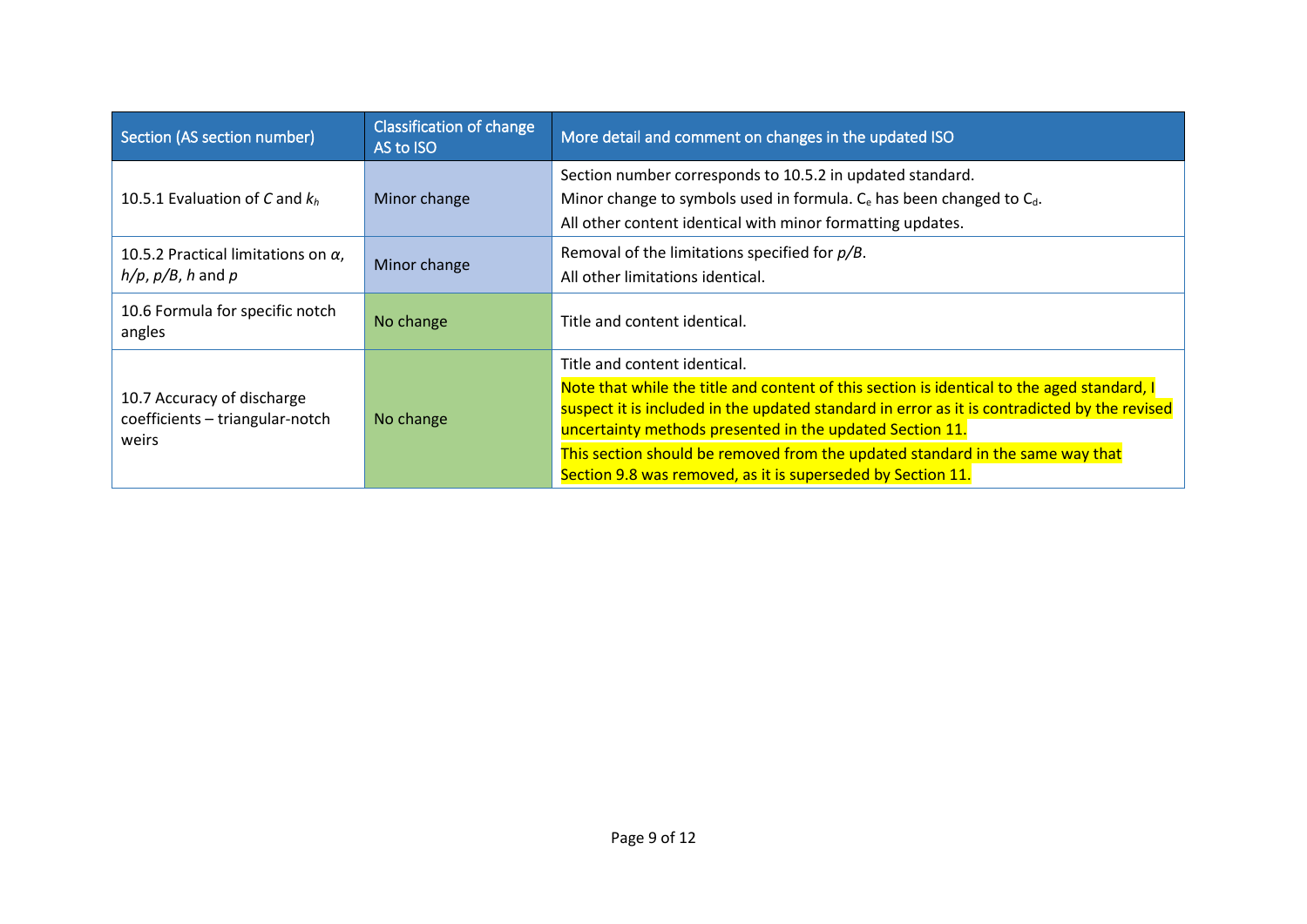| Section (AS section number)               | <b>Classification of change</b><br>AS to ISO | More detail and comment on changes in the updated ISO                                                                                                                                                                                                                                                                                                                                                                                                                                                                                                                                                                                                                                                                                                                                                                                                                                                                                                                                                                                                                                                                                                                                                                                                                                                                                                                                                                                                                                                                                                                                                                                                                                                                        |
|-------------------------------------------|----------------------------------------------|------------------------------------------------------------------------------------------------------------------------------------------------------------------------------------------------------------------------------------------------------------------------------------------------------------------------------------------------------------------------------------------------------------------------------------------------------------------------------------------------------------------------------------------------------------------------------------------------------------------------------------------------------------------------------------------------------------------------------------------------------------------------------------------------------------------------------------------------------------------------------------------------------------------------------------------------------------------------------------------------------------------------------------------------------------------------------------------------------------------------------------------------------------------------------------------------------------------------------------------------------------------------------------------------------------------------------------------------------------------------------------------------------------------------------------------------------------------------------------------------------------------------------------------------------------------------------------------------------------------------------------------------------------------------------------------------------------------------------|
| 11. Accuracy of discharge<br>measurements | Significant change                           | Title changed to Uncertainties of flow measurement.<br>The changes in this section are numerous and significant. The updated standard aligns<br>the Standard with the Guide to the expression of uncertainty in measurement (GUM)<br>and ISO/TS 25377. The changes include the following:<br>AS3778.4.2 expresses measurement uncertainty of the discharge coefficient at<br>$\bullet$<br>confidence interval (equivalent to two standard deviations). The<br>the<br>updated ISO expresses the discharge coefficient as standard uncertainty in<br>accordance with GUM as one standard deviation.<br>Substantial rework of all subsections in this section to align with standard<br>$\bullet$<br>uncertainty. Removal of term "error" in preference to "uncertainty"<br>The revised section of uncertainties in flow measurement aligns the<br>$\circ$<br>Standard with Standard Uncertainty equivalent to one standard<br>deviation.<br>This revised section, and the accompanying worked example in Section<br>$\circ$<br>10 provides considerable additional detail on measurement uncertainty<br>and aligns it with standard uncertainty (one standard deviation).<br>The equation for modular flow measurement uncertainty has been<br>$\circ$<br>updated from<br>to reflect<br>one standard deviation<br>An additional equation for uncertainty in drowned flow conditions is<br>presented.<br>The multiple sub-sections of this section have been modified considerably and as-such,<br>cannot be directly compared. However the updated standard brings it in-line with<br>ISO25377 - Hydrometry uncertainty guidance. It is therefore recommended that all<br>changes to this section be adopted in their entirety |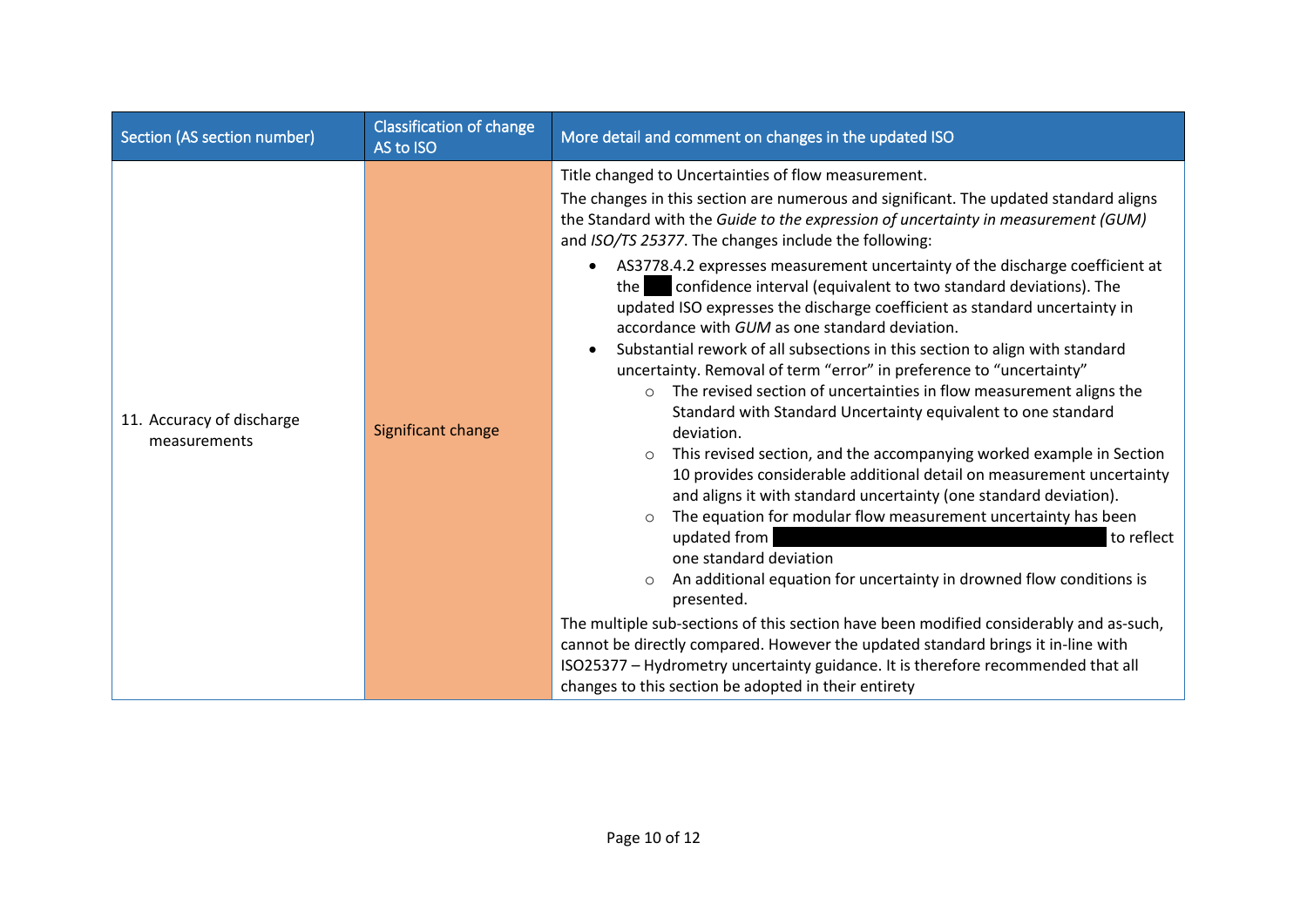| Section (AS section number) | <b>Classification of change</b><br>AS to ISO | More detail and comment on changes in the updated ISO                                                                                                                                                                                                                      |
|-----------------------------|----------------------------------------------|----------------------------------------------------------------------------------------------------------------------------------------------------------------------------------------------------------------------------------------------------------------------------|
| 12. Example                 | Significant change                           | This section and all sub-sections are considerably different to the example presented in<br>the aged standard as the approach to uncertainty determination has changed<br>considerably.<br>As such, if the changes proposed to Section 9 are to be implemented, it is also |
|                             |                                              | recommended that all changes to this section be adopted in their entirety.                                                                                                                                                                                                 |
|                             |                                              | Inclusion of a new Annex (Annex A) which provides information relating to using small<br>weir tanks for flow measurement.                                                                                                                                                  |
| New inclusion - Annex A     | Significant change                           | This Annex is referenced in Section 6.3.3 of the updated standard and provides a<br>method for estimating the coefficient of discharge when the approach channel is<br>shorter than 10 times the width of the nappe.                                                       |
|                             | Significant change                           | Inclusion of a new Annex (Annex B) which provides information relating to the design<br>and installation of a flow straightener.                                                                                                                                           |
| New inclusion - Annex B     |                                              | This Annex is referenced in Section 6.3.3 of the updated standard and provides a<br>method for straightening the flow in a shortened approach channel.                                                                                                                     |
| New inclusion - Annex C     | Significant change                           | Inclusion of a new Annex (Annex C - Introduction to measurement uncertainty)<br>A detailed informative Annex relating to the updated methods for determining<br>measurement uncertainty.                                                                                   |
|                             |                                              | This Annex is referenced extensively in the revised version of Section 11 - Uncertainties<br>in flow measurement.                                                                                                                                                          |
|                             |                                              | Inclusion of a new Annex (Annex D - Sample measurement performance for use in<br>hydrometric worked examples)                                                                                                                                                              |
| New inclusion - Annex D     | Significant change                           | A supplementary document referenced extensively in the revised version of Section 12<br>- Example.                                                                                                                                                                         |
| Table 1                     | Minor change                                 | Table 1 from the aged standard has been relocated to Annex E                                                                                                                                                                                                               |